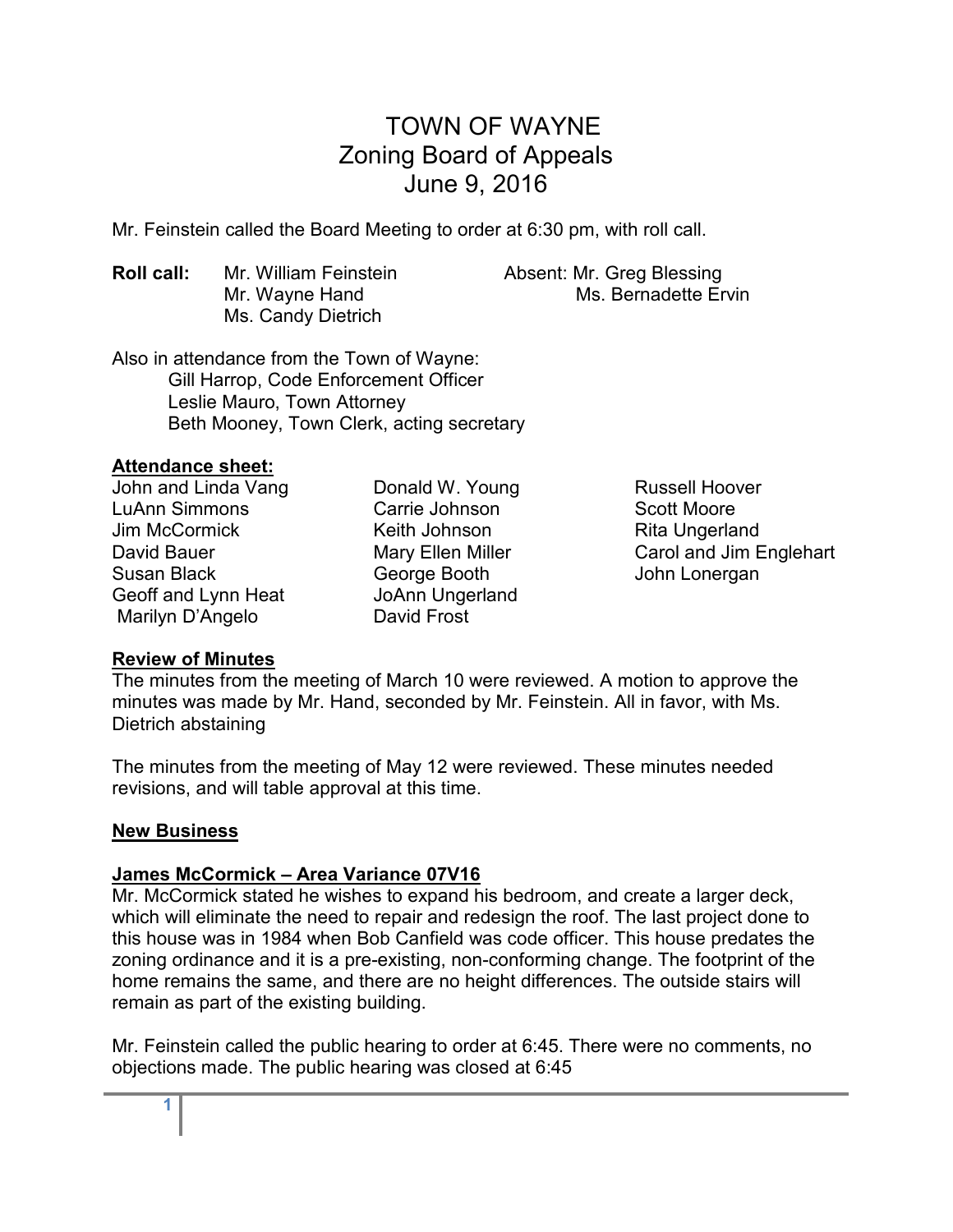Upon discussion, when reviewing and answering the following five test questions required by NYS, Mr. Feinstein stated the applicant was seeking a variance to make a pre-existing, non-conforming change to his home.

- 1. Whether an undesirable change to the character of the neighborhood will take place or if it would be a detriment to nearby properties: No
- 2. Whether benefit sought by applicant can be achieved by a feasible alternative to the variance: No.
- 3. Whether the requested variance is substantial: No.
- 4. Would the variance have an adverse impact on the physical or environmental conditions in the neighborhood: No.
- 5. Whether the alleged difficulty was self-created: Yes.

It was determined that the benefit to the applicant did outweigh the detriment to the neighborhood or community.

Mr. Hand made a motion to approve Area Variance Application 07V16, seconded by Ms. Dietrich, and all in favor. A roll call vote was taken.

| Mr. William Feinstein | yes |
|-----------------------|-----|
| Mr. Wayne Hand        | yes |
| Ms. Candy Dietrich    | ves |

Mr. McCormick signed the Variance: Responsibilities and Conditions sheet. (on file)

Mr. Harrop mentioned incidentally that Mr. McCormick's application was one of the most complete he's seen.

# **John and Linda Vang - Use Variance 06V16 and 02SP16**

Mr. and Mrs. Vang stated they initially wanted to put up a sign for a home base business, and now they'd like a use variance. They opened for home business on 5.25.16.

Mr. Feinstein stated home occupation businesses are permitted in an AG-R zone. Provided they reside on the premises. The Vang's replied they do reside on the premises, but do not sleep there. Mr. Feinstein stated that means they do not reside on the premises. The Vang's stated they were told by the Town Planning Board that that was OK.

The reason they want a use variance is because eventually, they'd like to hire employees, get a sign of a decent size, and if successful, they want to add more plans.

Mr. Feinstein stated that according the regulations, they are not conducting a proper home based business.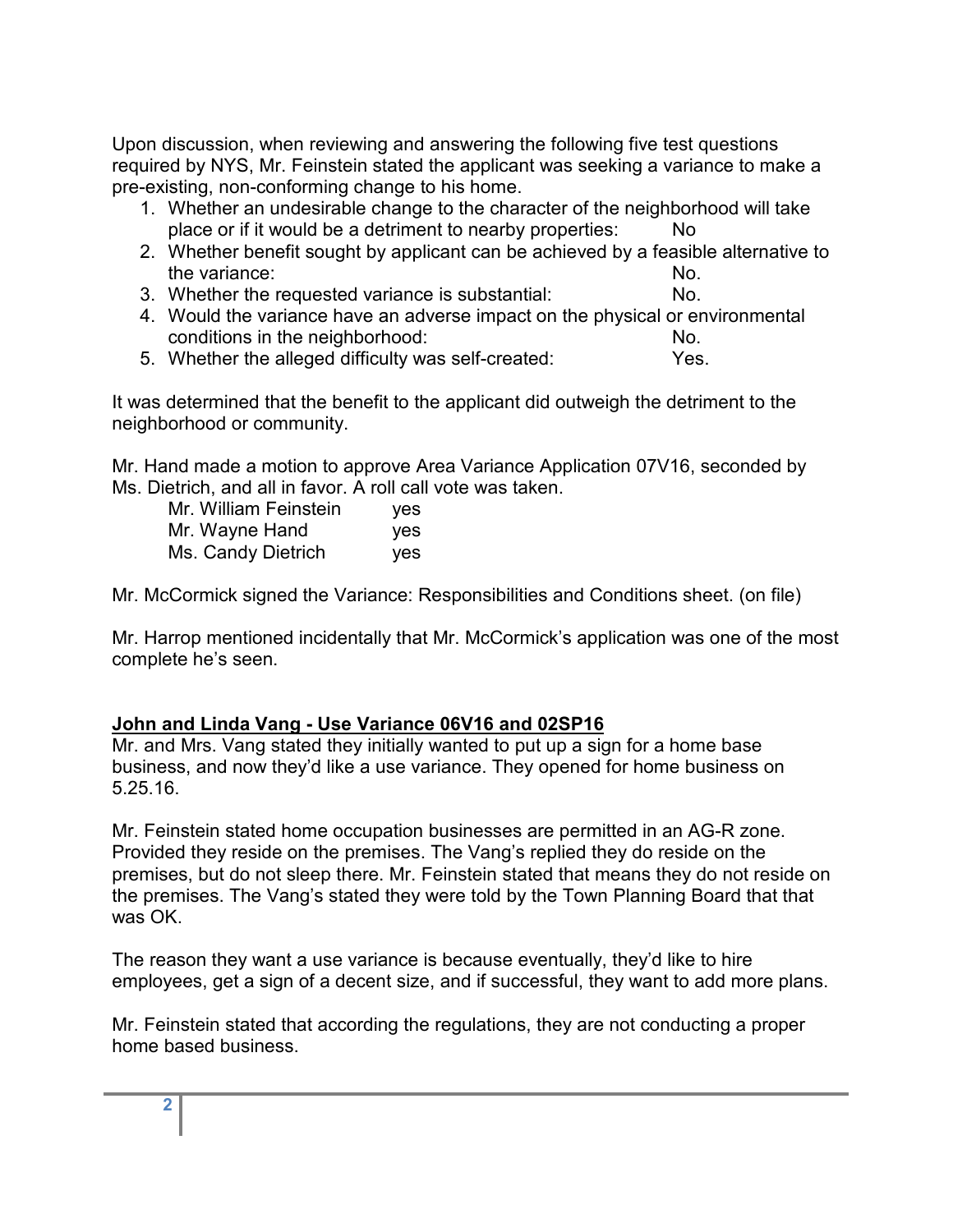They have a temporary C of O.

The Vang's stated they will move in tonight, and they change permanent address, and voter registration tomorrow.

Their business is restoring furniture and selling home décor items and paint products. The breakdown of their business goods and services 80% restoration 20% sales

Their goal is to keep the property as a working farm. They want to grow the business until it goes from home occupation to a retail business. They are asking for a use variance for a retail business. They want a bigger sign for the retail business. The Vang's request a use variance for the business and an area variance for a larger business sign.

Mr. Feinstein stated the LUR does not allow a retail business in an AG-R area. The burden of proof is on them. The Vang's must show by financial evidence, proof that you cannot make a reasonable return on investment. They must show undue hardship.

The Vang's state there is no hardship whatsoever and they respectfully withdraw the application.

# **Peter Ungerland – A2-16**

Presents an appeal of an interpretation.

Mr. Scott Moore is the attorney representing the Ungerland's.

Ms. Leslie Mauro explained the facts of the situation. Mr. Ungerland was granted a building permit in December 8, 2015. The permit lapsed on March 7, 2016. Testimony states no activity on the property prior to April 12, 2016. Excavation on the property was not slated to begin until May. An area variance should have been required prior to issuing a building permit. Ms. Mauro read the LUR's definitions of accessory buildings. Based on the intent of the code, all accessory buildings cannot be more than 18 ft. in height. The neighbors are objecting saying this structure will block their scenic view. In addition, the amount of the excavation needed for a building of this size would need an additional permit.

Mr. Moore represented the Ungerland's had submitted a building permit and site plan review which were both reviewed by the Code Enforcement Officer and the Town of Wayne Planning Board, and approval was given to proceed with construction. Planning Board minutes reflect that "the site was fairly level, with only minor grading needed," and that the application was "pretty cut and dry." Mr. Kolo, the excavator, had equipment on site in mid-March. Mr. Moore read the LUR section 7.8.11 aloud.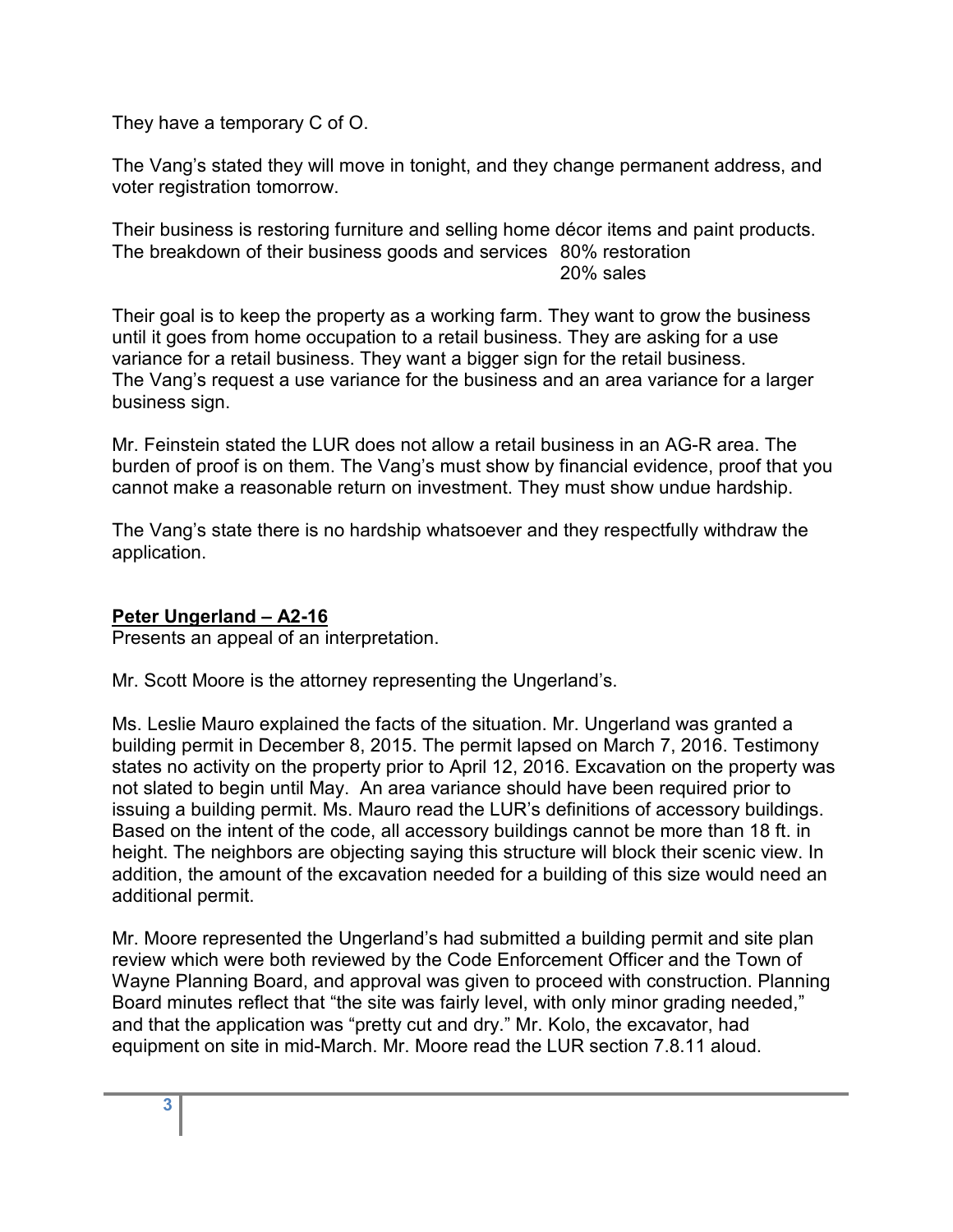Mr. Feinstein stated that, in his opinion, it all comes down to the interpretation of section 7.8.11. Yes, Section 7.8.11 is a flawed provision because of missing words, and as a result, may have not been consistently interpreted in this town as accessory buildings are not to exceed 18 feet in height. However, it should have been interpreted that way.

Mr. Ungerland states that he has already spent a lot of money on this building, that he was granted a building permit, and he feels he is 'getting shafted'. The things that would be stored in this building are for personal use only. He feels that as a tax payer, he be treated just like everyone else in this town, and that that right was taken away from him. "Everything I did was right."

Open Public Hearing – 7:48

Lynn Heath Read her letter (see attached) She wants to protect the view shed She shared several photos (see attached)

## David Frost

The Frost's reside at Mr. Ungerland's place during the winter (Mrs. Joanna Frost is Mr. Peter Ungerland's sister) They've been moving dirt for 2 months There has been a sign at the top indicating a hidden driveway The Heath's have been very cooperative since the beginning The Heath's can still see the water – What they won't be able to see is into the back of Ungerland's land

## Donald Young

Lives on Silsbee He's the original chair of the planning board The purpose of the original LUR was to protect view sheds and to protect any interruptions to the view shed, this is an ill-conceived project that should never have gotten this far.

## Jeff Heath

They assisted in trimming the trees, but could not see the size of the pad footprint They didn't realize the extent of the project until Kolo came in and started digging Our view shed includes our house, and infinity, not just the view of the water

## Keith Johnson

We live in a beautiful area Many people come here just for the scenery It doesn't make sense to obliterate the view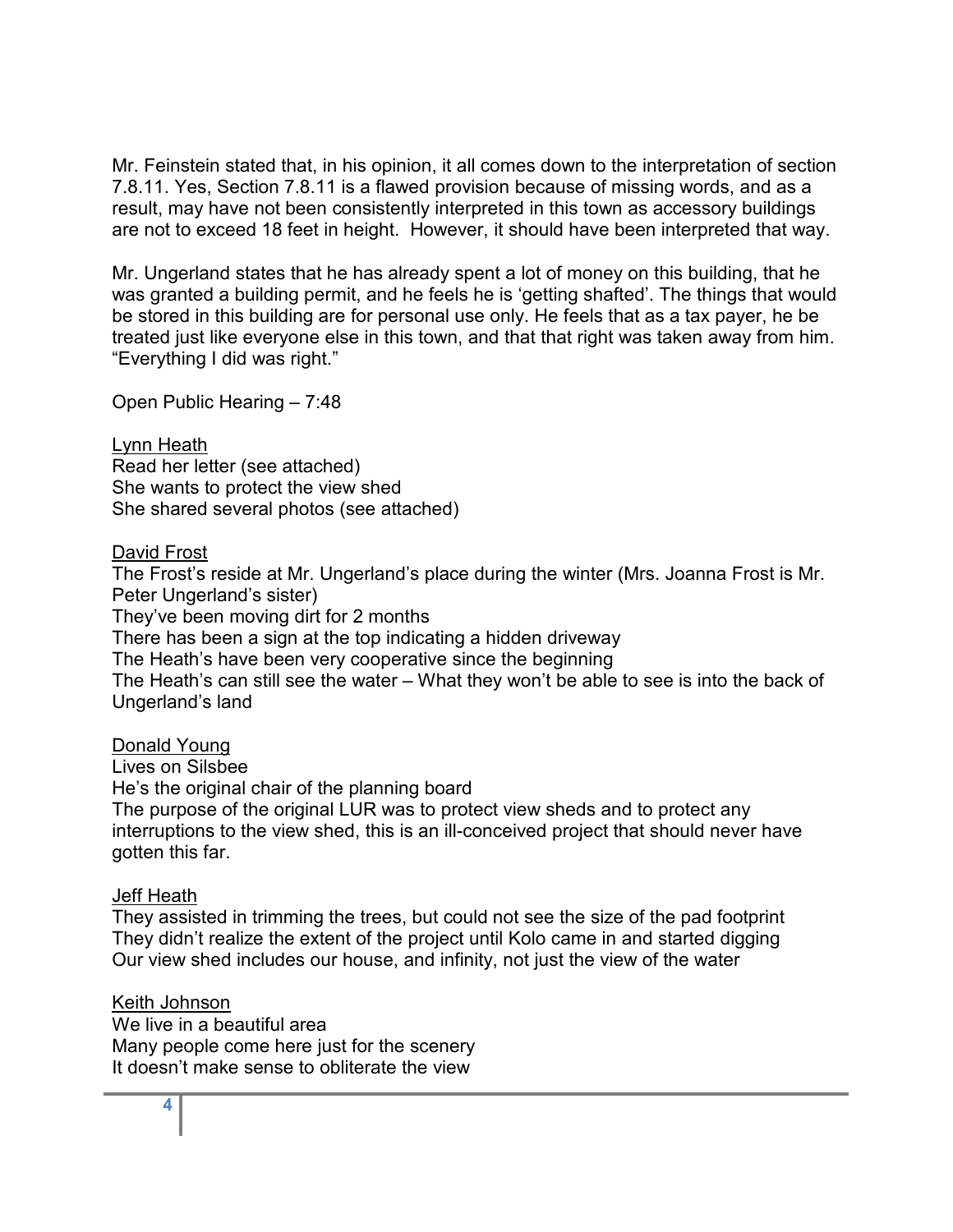Marilyn D'Angelo - Lives opposite the construction Is opposed to the construction See submitted letter

## John Vang

Why was that site chosen. It should have been in a side yard/back yard or in front of the current barn.

Mr. Ungerland replied that there were drainage issues there.

Darren and Winifred Stowe Submitted a letter opposing construction of the structure It was not read aloud. See submitted letter

Ms. Dietrich questioned why the structure is so big.

Mr. Ungerland replied, "I have a lot of stuff."

Public Hearing closed at 8:10 pm

Mr. Hand commented that it's an unfortunate set of circumstances, and that mistakes may have been made, but the interpretation of height in this section of the LUR is < 18 feet. There should have been a variance application for the ZBA before going to the planning board.

Mr. Ungerland replied that he had a building permit, and he followed all the rules. There is no commercial business going on there. It's all for him, all of his stuff.

Mr. Feinstein stated that this board is charged with interpreting the code. It's totally irrelevant if the work started after the 90 days, and mistakes were made There is an injustice. But the law is clear. And based on section 7.8.11 interpretation, an area variance is required before Mr.Ungerland can proceed.

Mr. Hand commented that it was clear to him that mistakes have been made, and it's unfortunate. He agrees with Mr. Feinstein in that the real issue is the interpretation of 7.8.11 Are there possibly buildings in the town higher than the 18 feet variance? Perhaps, but mistakes were made and these did not get caught.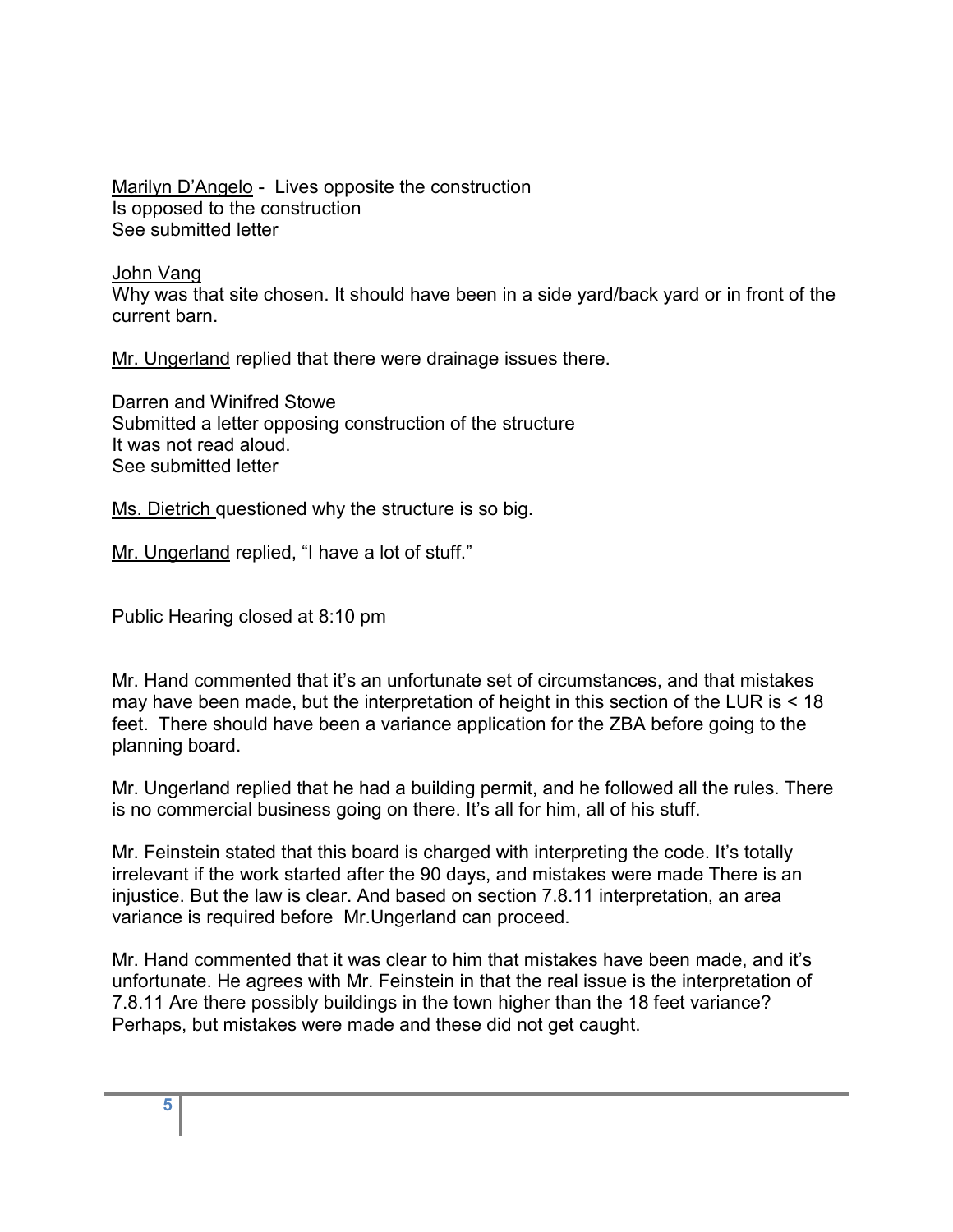Ms. Dietrich agreed with Mr. Hand and Mr. Feinstein, and added that a variance may take care of the problem.

Mr. Feinstein commented that the board invites Mr. Ungerland to make an application to the Zoning Board for an area variance and the board will get it on the agenda as quickly as we can.

Mr. Ungerland stated he felt that the issue should be resolved tonight. That the work was stopped illegally, and he was forced to hire an attorney. He feels the structure will not affect the neighbor's view. He feels he shouldn't be the one who is being taken advantage of on a mistake the town made. This was not being done vindictively. This was the only site on the property that was appropriate for the barn.

Mr. Feinstein commented that this is all good information when he comes before the board with an area variance application. In the meantime,. Mr. Ungerland is encouraged to work something out with your neighbors.

Mr. Ungerland asked Mr. Heath if there was a way to work it out now, and Mr. Heath replied no, for several reasons.

Mr. Moore wanted to clarify the issue of timing of the stop work order and that if this case if this ends up on an appeal, asks the board to address the issue.

Mr. Feinstein replies that the 90 day window point is moot, and that work cannot go forward anyway until the variance is obtained

Leslie Mauro stated that the work did not commence within the 90 day period, and that there was an area variance that should have been obtained.

Mr. Moore is concerned regarding filing an Article 78 to determine the 90 day issue, that the court will say the ZBA did not address this issue.

Ms. Mauro stated there was conflicting testimony regarding when work began on the project.

Mr. Ungerland stated that there was a mistake, and something happened. He followed the rules, he never deceived anyone, and now he's paying the price. He feels this needs to be resolved tonight. He does not want to be held accountable for the mistake the town made.

Mr. Feinstein told Mr. Ungerland that he is being given the opportunity to get an area variance, and that issue cannot be resolved tonight.